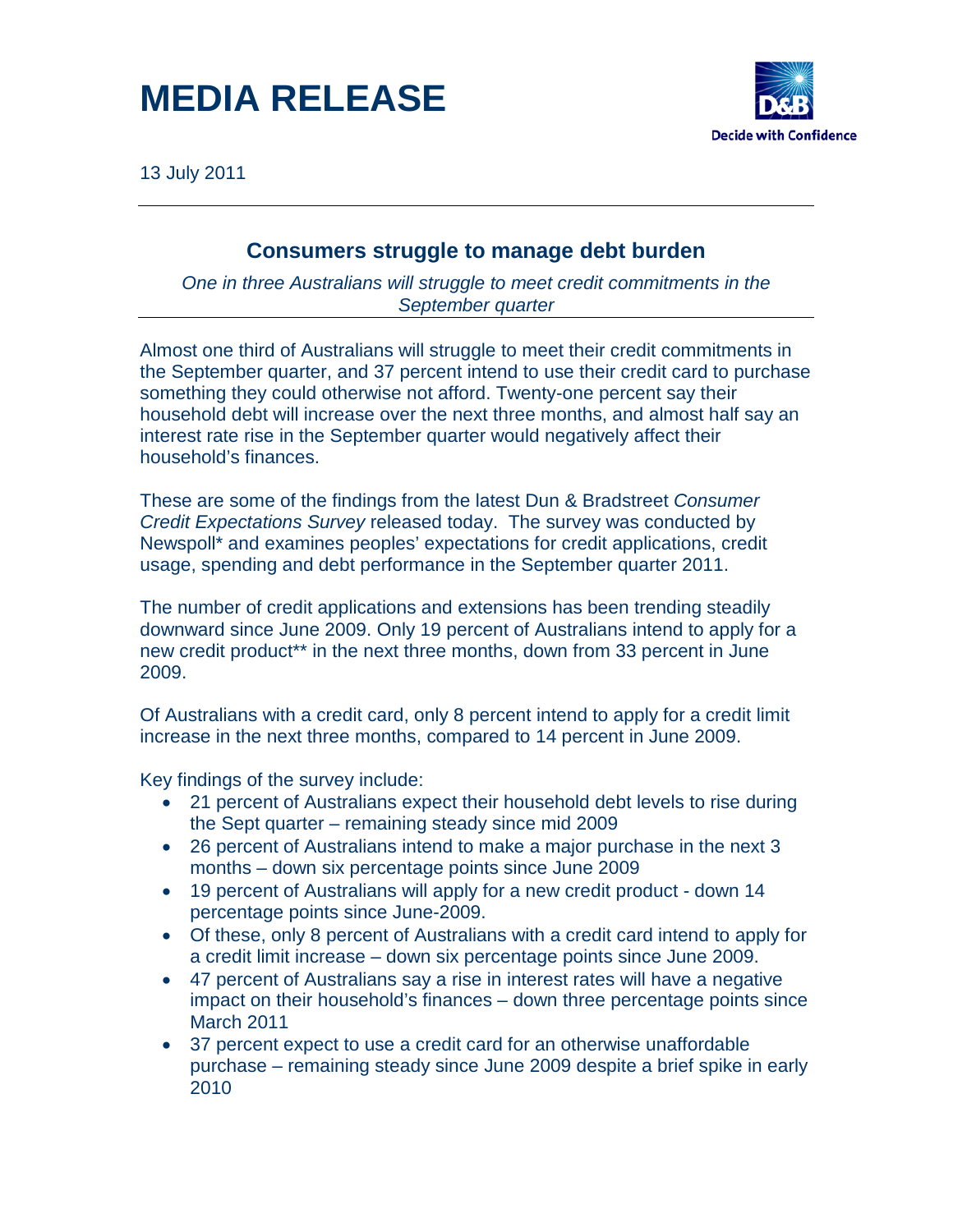



• 30 percent of Australians will have difficulty meeting their credit commitments in the next three months, down from 34 percent March 2011



*Intention to make a major purchase - quarterly comparisons*

### **Demographic**

People with children in the household (36%) are more likely to say they will struggle to meet credit commitments, compared to people without children (27%). Of those who intend to make a major purchase, people with children (45%) are more likely to intend to use their credit card, compared to people without kids (28%).

People aged 18-34 with a credit card (46%) are more likely to say they'll use their credit card to buy something they otherwise could not afford over the next 3 months, compared to people aged 35-49 (38%) and aged 50-64 (29%). People aged 35-49 (27%) are more likely to think their household debt levels will be lower in 3 months, compared to people aged 50-64 (18%).

However, people aged 35-49 (39%) are more likely than people aged 50-64 (21%) to say it will be difficult to meet their credit obligations in the next 3 months. Furthermore, if interest rates were to rise in the next 3 months, people aged 35-49 (55%) are more likely to say it would have a negative impact on their household finances, compared to people aged 50-64 (39%).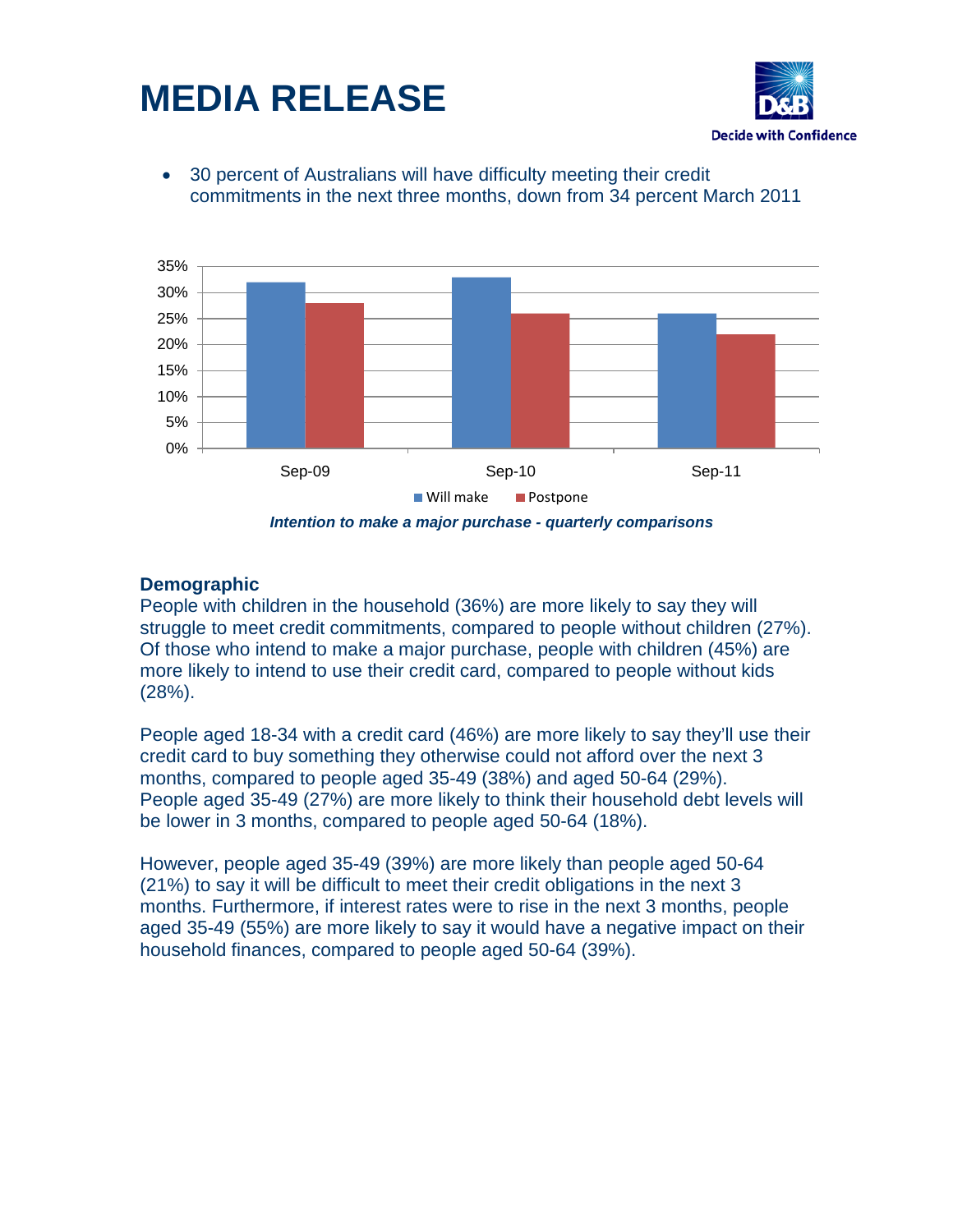## **MEDIA RELEASE**





*Credit card use for otherwise unaffordable purchases*

#### **Income level**

Twenty percent of people with low household income, those earning under \$40,000 a year, intend to make a major purchase in the next three months, compared to 36 percent of high income households, those earning over \$80,000.

Only 14 percent of people with a low household income intend to apply for new credit\*\*, compared to 25 percent of people with a high household income. 45 percent of people with a low household income have a credit card, compared with 81 percent of people with a high household income.

People with a blue collar main income earner (34%) are more likely to say they will face difficulty meeting credit obligations in the next three months, compared to people with a white collar main income earner (27%).

#### **Area**

Thirty-seven percent of people in the South Australia and Northern Territory anticipate difficulty meeting credit commitments.

People in South Australia and Northern Territory (21%) are less likely to say they'll use their credit card to pay for things they otherwise could not afford, compared to people in other states.

Fifty-six percent of West Australians are more likely to say an increase in interest rates would have a negative impact on household finances, compared to 46 percent of people in NSW, 43 percent in Queensland and 44% in South Australia and Northern Territory.